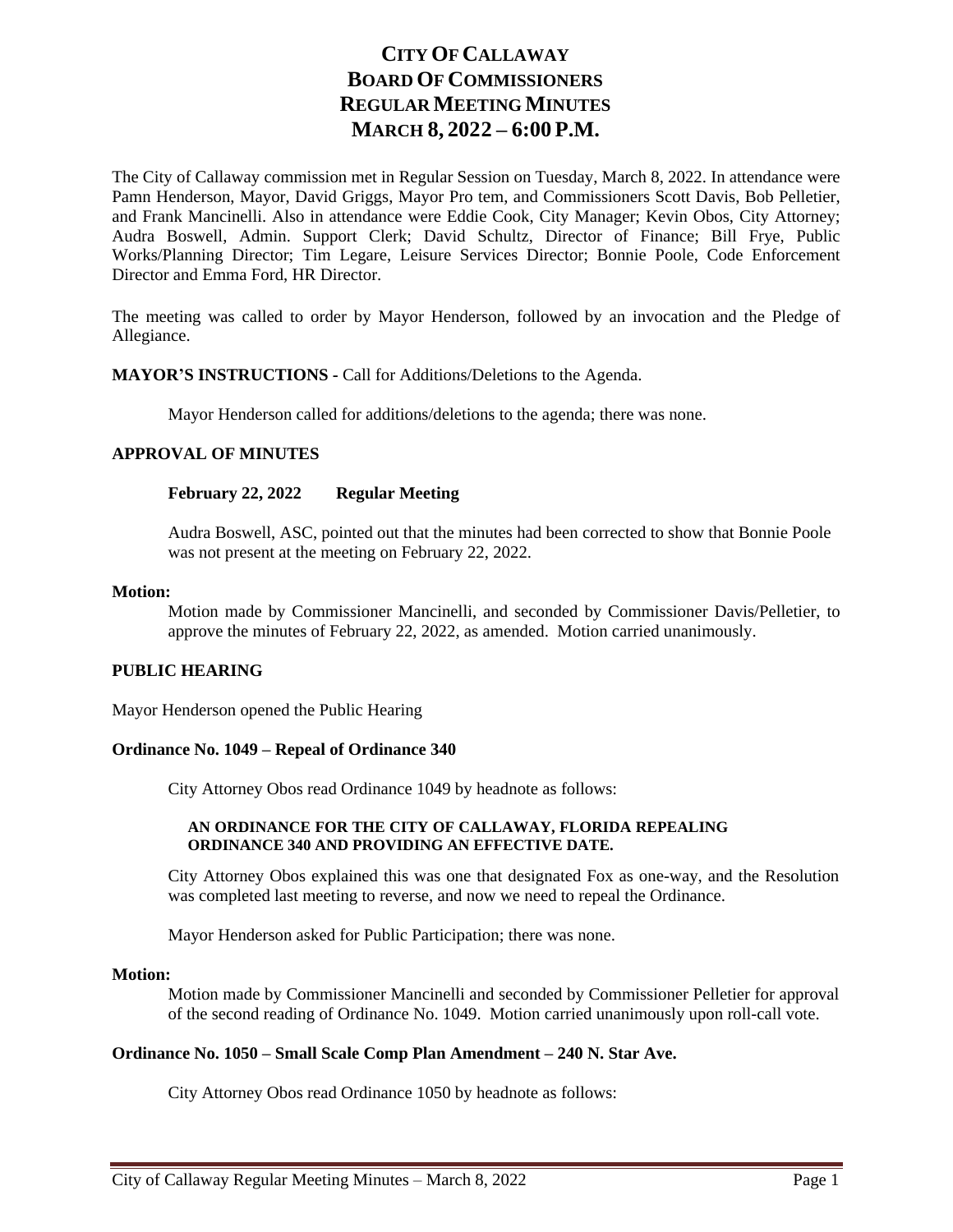**AN ORDINANCE AMENDING THE COMPREHENSIVE PLAN OF THE CITY OF CALLAWAY, ACTING UPON THE APPLICATION OF GULF ENVIRONMENTAL ENGINEERING, DESIGNATING FOR PUBLIC FACILITIES USE CERTAIN PARCELS OF LAND LYING WITHIN THE CITY OF CALLAWAY, FLORIDA, CONSISTING OF APPROXIMATELY .719 MORE OR LESS ACRES; SAID PARCELS ARE LOCATED AT 240 N. STAR AVENUE, PARCEL IDS 06548-000-000, 06548-010-000, 06549-000-000, AS MORE PARTICULARLY DESCRIBED IN THE BODY OF THE ORDINANCE; AMENDING THE CITY'S FUTURE LAND USE MAP TO PUBLIC FACILITIES FOR THE PARCELS; REPEALING ORDINANCES OR PARTS OF ORDINANCE IN CONFLICT HEREWITH; AND PROVIDING THAT THIS ORDINANCE SHALL TAKE EFFECT AS PROVIDED BY LAW.**

City Manager Cook gave a brief review.

Mayor Henderson asked for Public Participation; there was none.

### **Motion:**

Motion made by Commissioner Griggs and seconded by Commissioner Davis for approval of the second reading of Ordinance No. 1050. Motion carried unanimously upon roll call vote.

### **Ordinance No. 1051 – Rezoning Request – 240 N. Star Avenue**

City Attorney Obos read Ordinance 1051 by headnote as follows:

**AN ORDINANCE REZONING FROM HIGHWAY COMMERCIAL TO INSTITUTIONAL PROFESSIONAL THAT CERTAIN PARCELS OF LAND LYING WITHIN THE CITY OF CALLAWAY, FLORIDA, CONTAINING APPROXIMATELY .719 ACRES; LOCATED AT 240 N. STAR AVENUE, PARCEL IDS 06548-000-000, 06548- 010-000, AND 06549-000-000; ALL AS MORE PARTICULARLY DESCRIBED IN THE BODY OF THE ORDINANCE; REPEALING ALL ORDINANCES OR PARTS OF ORDINANCES IN CONFLICT HEREWITH; AND PROVIDING THAT THIS ORDINANCE SHALL TAKE EFFECT IMMEDIATELY UPON ITS PASSAGE.**

Mayor Henderson asked for Public Participation; there was none.

#### **Motion:**

Motion made by Commissioner Griggs and seconded by Commissioner Davis for approval of the second reading of Ordinance No. 1051. Motion carried unanimously upon roll call vote.

# **Ordinance No. 1052 – Rezoning Request – 5824 Cherry Street**

City Attorney Obos read Ordinance 1052 by headnote as follows:

**AN ORDINANCE REZONING FROM R-9 RESIDENTIAL SINGLE FAMILY TO RESIDENTIAL MULTI-FAMILY HIGH DENSITY THAT CERTAIN PARCEL OF LAND LYING WITHIN THE CITY OF CALLAWAY, FLORIDA, CONTAINING APPROXIMATELY .69 ACRES; LOCATED AT 5824 CHERRY STREET, PARCEL ID 07058-010-000; ALL AS MORE PARTICULARLY DESCRIBED IN THE BODY OF THE ORDINANCE; REPEALING ALL ORDINANCES OR PARTS OF ORDINANCES IN CONFLICT HEREWITH; AND PROVIDING THAT THIS ORDINANCE SHALL TAKE EFFECT IMMEDIATELY UPON ITS PASSAGE.**

Mayor Henderson asked for Public Participation; there was none.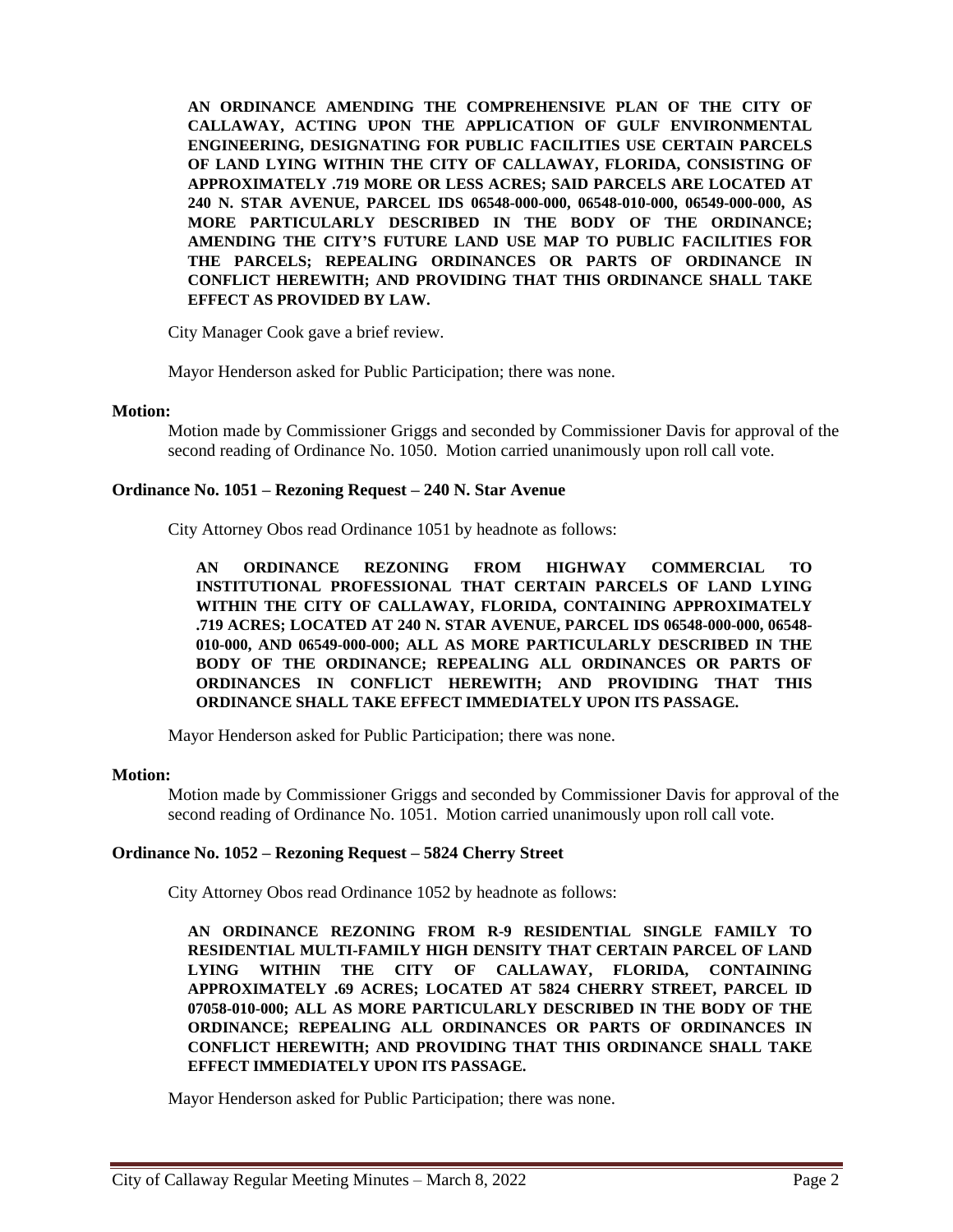# **Motion:**

Motion made by Commissioner Pelletier and seconded by Commissioner Mancinelli for approval of the second reading of Ordinance No. 1052. Motion carried unanimously upon roll-call vote.

# **REGULAR AGENDA**

### **Ordinance No. 1053 – Rezoning Request – 1117 S. Tyndall Parkway**

City Attorney Obos read Ordinance 1053 by headnote as follows:

**AN ORDINANCE REZONING FROM RESIDENTIAL MULTI-FAMILY (R-MF) TO RESIDENTIAL MULTI-FAMILY HIGH DENSITY THAT CERTAIN PARCEL OF LAND LYING WITHIN THE CITY OF CALLAWAY, FLORIDA, CONTAINING APPROXIMATELY 3.9 ACRES; LOCATED AT 1117 S. TYNDALL PARKWAY; PARCEL ID 07208-000-000; ALL AS MORE PARTICULARLY DESCRIBED IN THE BODY OF THE ORDINANCE; REPEALING ALL ORDINANCES OR PARTS OF ORDINANCES IN CONFLICT HEREWITH; AND PROVIDING THAT THIS ORDINANCE SHALL TAKE EFFECT IMMEDIATELY UPON ITS PASSAGE.**

Planning Director Bill Frye reviewed.

Mayor Henderson asked for Public Participation; there was none.

#### **Motion:**

Motion made by Commissioner Griggs and seconded by Commissioner Davis for approval of the first reading of Ordinance No. 1053. Motion carried unanimously upon roll-call vote.

### **Ordinance No. 1054 – Abandonment of Madian Lane**

City Attorney Obos read Ordinance 1054 by headnote as follows:

**AN ORDINANCE VACATING AND ABANDONING ALL OF THE CITY OF CALLAWAY'S INTEREST IN MADIAN LANE ALL ACCORDING TO AND APPEARING ON THE CALLAWAY SHORES UNIT ONE PLAT RECORDED IN BAY COUNTY CLERK OF COURTS PLAT BOOK 10 PAGE 81; AS FURTHER ILLUSTRATED ON THE ATTACHED MAP; VESTING TITLE TO SAID PROPERTY IN PERSONS, FIRMS OR CORPORATIONS AS PROVIDED BY LAW; REPEALING ALL ORDINANCES IN CONFLICT HEREWITH AND RECITING AN EFFECTIVE DATE.**

Planning Director Frye reviewed and advised that Madian Lane was never developed and never touched by the developer at the time. It was platted back in 1969, and it was never cut open. It is in its natural state, untouched. Surrounding homeowners Kevin Marshall, Robert Belt, and Jason Vangennep have petitioned to have this abandoned. In the event this were to go through it would be abandoned as is. At the Planning Board Meeting last Tuesday, the board recommended approval for abandonment by a unanimous vote.

City Manager Cook added that over 6 months ago he had a resident contact him requesting that we clear the area so they would have access to the water. At the time they stated residents were wanting to use due to it being the only water access in the area because the end of Mike Lane had been fenced off.

Director Frye advised that there is still a right-of-way from Mike Lane that goes right to the water's edge. They obtained a Right-Of-Way Use Agreement to put that fence up, which essentially made it where no one could go to the water's edge.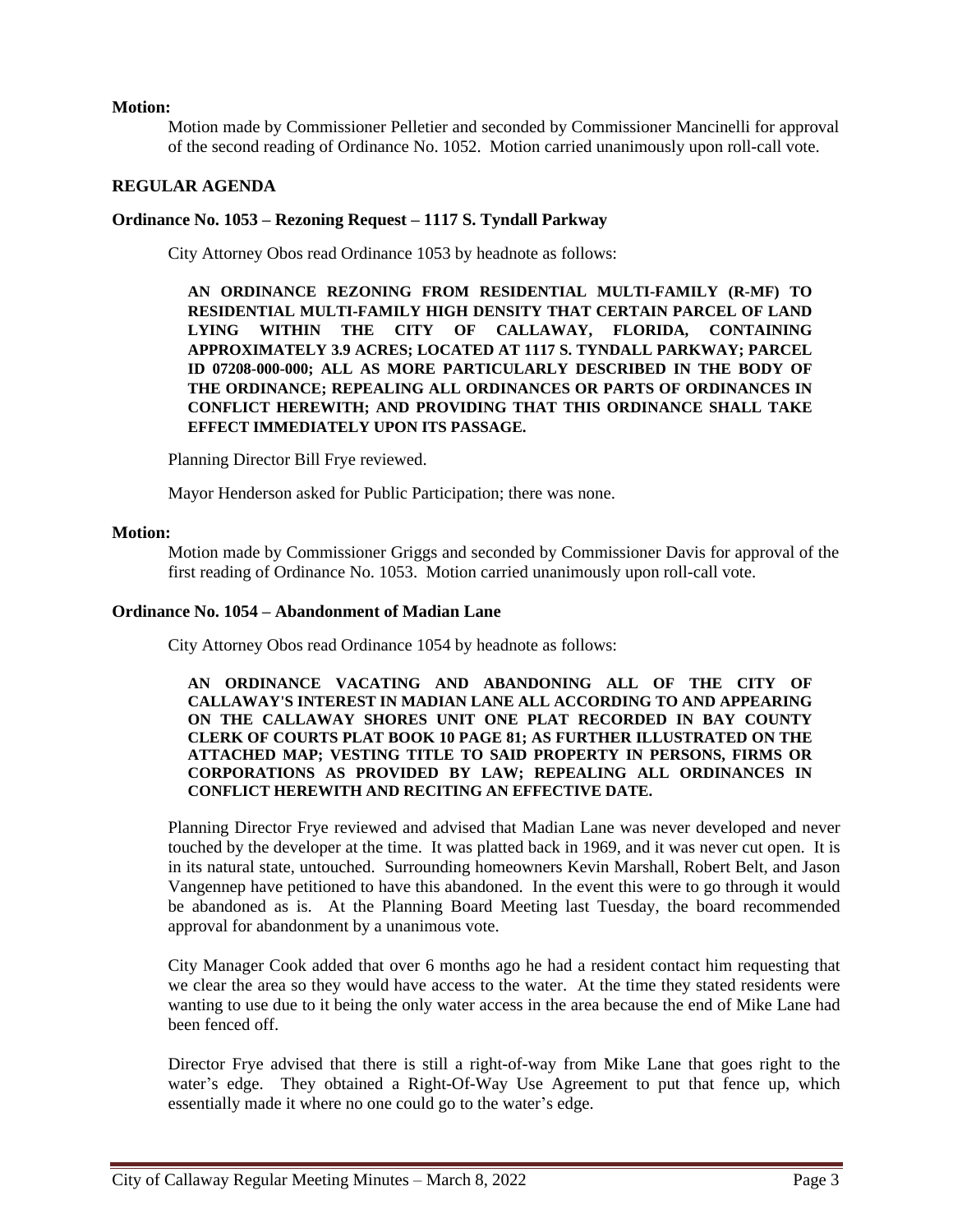City Manager Cook advised he did ask for signatures of residents who wanted this cleared to be obtained. An updated petition has been provided with 40 signatures. Petition is requesting area be designated as a park and be cleared for use. The petition does not reference that they do not want it to be abandoned as the abandonment issue came up while this was going on.

Commissioner Mancinelli asked if there was any official paperwork for the city that says this is a park right now, which City Attorney Obos addressed. Discussion ensued.

Commissioner Griggs commented the fence at Mike Lane may need to be reconsidered, as this area would be more conducive and wouldn't have to be cleared, maintained, or the city being responsible for a drop off. Discussion continued. Director Frye did advise the Right-of Way Use Agreement can be revoked at any time.

Mayor Henderson asked for Public Participation.

Kevin Marshall, 7031 Hugh Drive, located at end of Madian Lane, property owner explained and reviewed why he is requesting abandonment.

Robert Belt, 705 Madian Lane, property owner explained and reviewed why he is requesting abandonment.

Janette Tindel, 7014 Hugh Drive, petitioner, explained and reviewed why she filed the petition for designation as a park for water access and walking. She provided an updated petition with 40 signatures.

Heather Marshall, 7031 Hugh Drive, property owner commented on why she filed abandonment. She is worried about the danger of the drop off and people driving up as there is no room to turn around.

Cynthia Barnes, 7014 Hugh Drive, petitioner commented on why she signed the petition. She states they are simply wanting to keep the water view.

Ron Shaner, 5711 Kevin Circle, commented that he is not in favor of giving away city property that belongs to the taxpayers.

Paul Bohac, 7010 Mike Lane, spoke on the designation as a park, that this area was originally intended, planned, and plotted as public space, and should be preserved as such.

Don Hennings, 431 Tanya Pass, commented he agreed we shouldn't be giving property away, but there will be an expense for city to maintain, so sell it and let property owners pay taxes on it.

Commissioner Griggs asked about the HOA in this development. City Attorney addressed and discussion ensued.

Mayor Henderson asked for further clarification on if Madian Lane is a paved or dirt road. City Manager and Director Frye addressed. Discussion ensued, and property owner Robert Belt further explained that Madian Lane has never operated as a road, but simply a driveway.

#### **Motion:**

Motion made by Commissioner Pelletier and seconded by Commissioner Griggs for approval of the first reading of Ordinance No. 1054. Motion carried 4-1, with Commissioner Davis voting in opposition.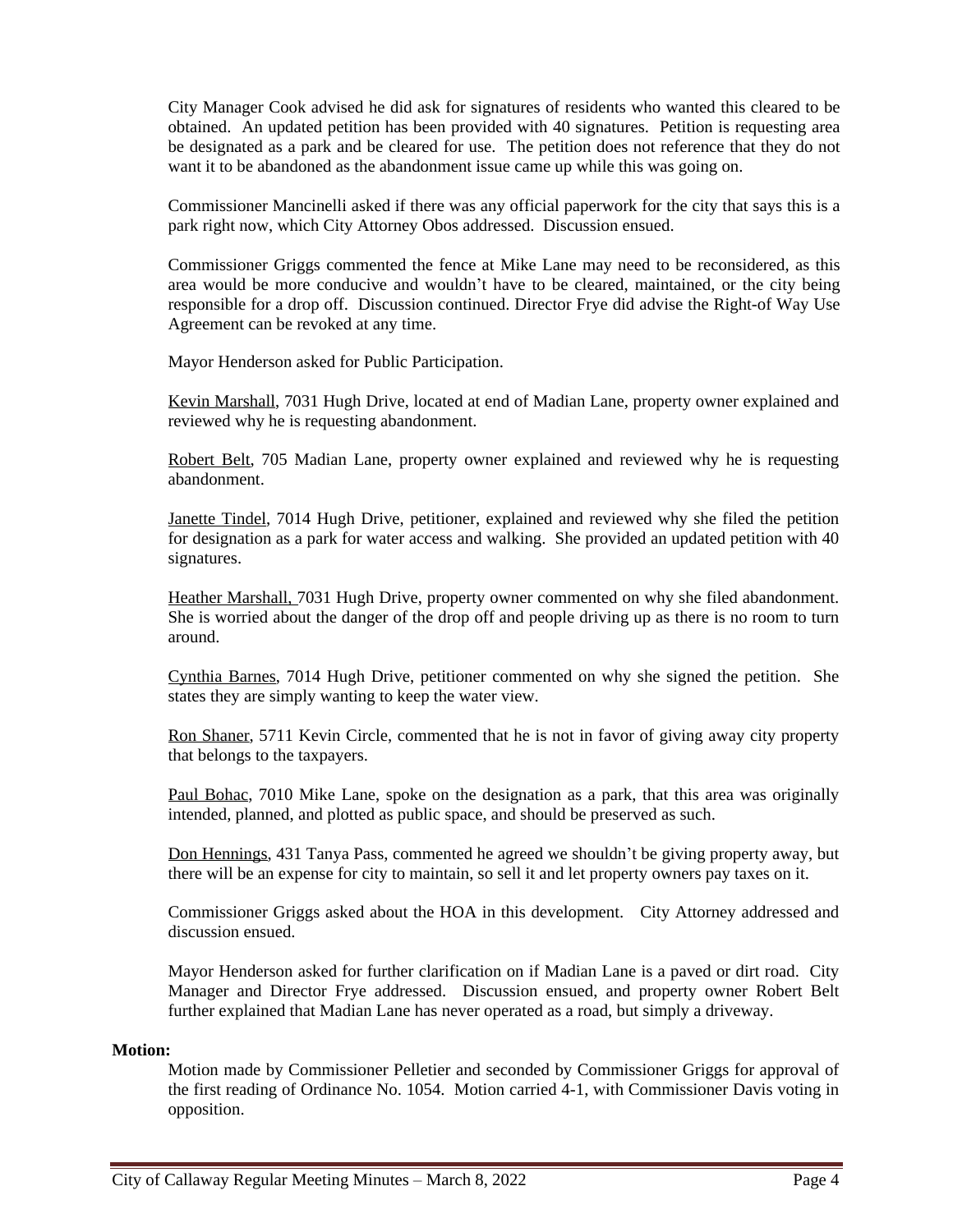### **Ordinance No. 1055 – Abandonment of Alleyway on Eleanor**

City Attorney Obos read Ordinance 1055 by headnote as follows:

**AN ORDINANCE VACATING AND ABANDONING THE CITY OF CALLAWAY'S INTEREST IN THAT CERTAIN PORTION OF THE PLATTED PUBLIC ALLEY BOUNDED ON THE NORTH BY THE SOUTH LINE OF LOTS 1,2,3,4, BLOCK 22, BOUNDED ON THE SOUTH BY THE NORTH LINE OF LOTS 29,30,31,32, BLOCK 22, BOUNDED ON THE WEST BY THE EAST RIGHT OF WAY LINE OF ELEANOR AVENUE, BOUNDED ON THE EAST BY THE SOUTHERLY EXTENSION OF THE EAST LINE OF SAID LOT 4, ALL ACCORDING TO AND APPEARING ON THE PLAT OF CALLAWAY, AS PER PLAT RECORDED IN THE PUBLIC RECORDS OF BAY COUNTY, FLORIDA, AT PLAT BOOK 5, PAGE 1; AS FURTHER ILLUSTRATED ON THE ATTACHED MAP; VESTING TITLE TO SAID PROPERTY IN PERSONS, FIRMS OR CORPORATIONS AS PROVIDED BY LAW; REPEALING ALL ORDINANCES IN CONFLICT HEREWITH AND RECITING AN EFFECTIVE DATE.**

Planning Director Frye reviewed the request for abandonment of the alleyway, advising Richard Bishop wants to do a development and acquire the land to make the development more feasible. He did advise that normally the City would like for the entire easement/alley to be abandoned but there are two other parcels that need the alley for access to their property. The Planning Board and Director Frye recommend approval.

Commissioner Mancinelli asked about where the other owners would have access. Director Frye and City Attorney Obos advised it would be from Eleanor.

Commissioner Pelletier asked what type of construction there would be. Director Frye addressed.

Richard Bishop, 2418 Game Farm Rd., petitioner, commented he is requesting abandonment of alleyway so he can build some rental property. He must know the actual square footage of the property before the actual site plan can be developed.

Commissioner Griggs commented that this property was zoned for mobile homes and asked if this is what Mr. Bishop intended to put back in. Mr. Bishop advised that he would not.

Commissioner Griggs asked if Mr. Bishop would be doing away with the M designation (mobile home) on the property. Mr. Bishop advised he would and does plan to come back to the city to rezone the property and build apartments, not mobile homes. Brief discussion continued.

Mayor Henderson asked for Public Participation; there was none.

### **Motion:**

Motion made by Commissioner Griggs and seconded by Commissioner Davis for approval of the first reading of Ordinance No. 1055. Motion carried unanimously upon roll-call vote.

# **Ordinance No. 1056 – Corrective Ordinance (1047)**

City Attorney Obos read Ordinance 1056 by headnote as follows:

**AN ORDINANCE AMENDING ORDINANCE 1047 TO CORRECT AN ERROR IN THE LEGAL DESCRIPTION OF A CERTAIN PARCEL OF LAND LYING WITHIN THE CITY OF CALLAWAY, FLORIDA, CONSISTING OF APPROXIMATELY 6.7 MORE OR LESS ACRES; SAID PARCEL IS LOCATED ON HWY. 22 JUST EAST OF CALLAWAY BAYOU, CALLAWAY, FLORIDA, PARCEL ID 06617-020-000; REPEALING**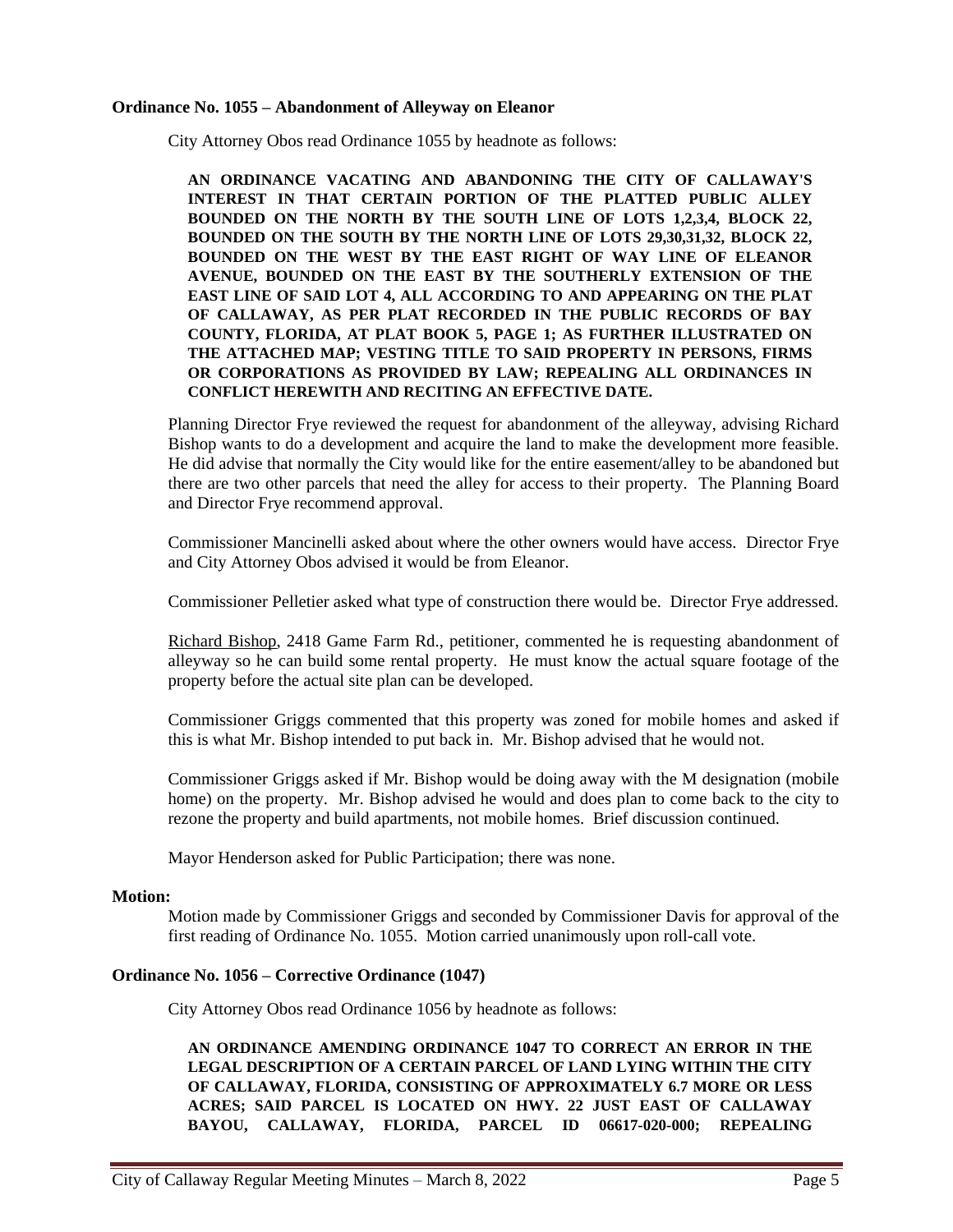### **ORDINANCES OR PARTS OF ORDINANCE IN CONFLICT HEREWITH; AND PROVIDING THAT THIS ORDINANCE SHALL TAKE EFFECT AS PROVIDED BY LAW.**

City Attorney Obos advised this is just a correction of legal description.

Mayor Henderson asked for Public Participation; there was none.

### **Motion:**

Motion made by Commissioner Mancinelli and seconded by Commissioner Pelletier for approval of the first reading of Ordinance No. 1056. Motion carried unanimously upon roll-call vote.

### **Ordinance No. 1057– Corrective Ordinance (1048)**

City Attorney Obos read Ordinance 1057 by headnote as follows:

**AN ORDINANCE AMENDING ORDINANCE 1048 TO CORRECT AN ERROR IN THE LEGAL DESCRIPTION OF A CERTAIN PARCEL OF LAND LYING WITHIN THE CITY OF CALLAWAY, FLORIDA, CONSISTING OF APPROXIMATELY 6.7 MORE OR LESS ACRES; SAID PARCEL IS LOCATED ON HWY. 22 JUST EAST OF CALLAWAY BAYOU, CALLAWAY, FLORIDA, PARCEL ID 06617-020-000; REPEALING ORDINANCES OR PARTS OF ORDINANCE IN CONFLICT HEREWITH; AND PROVIDING THAT THIS ORDINANCE SHALL TAKE EFFECT AS PROVIDED BY LAW.**

City Attorney Obos stated same issue as previous Ordinance, to correct the legal description.

Mayor Henderson asked for Public Participation; there was none.

#### **Motion:**

Motion made by Commissioner Pelletier and seconded by Commissioner Mancinelli for approval of the first reading of Ordinance No. 1057. Motion carried unanimously upon roll-call vote.

### **Resolution No. 22-06 – Personnel Manual Amendment**

City Attorney Obos read Resolution 22-06 by headnote as follows:

#### **A RESOLUTION OF THE CITY OF CALLAWAY CITY COMMISSION REVISING THE CITY OF CALLAWAY PERSONNEL MANUAL, SECTION 6.10 HOLIDAY LEAVE; REPEALING ALL RESOLUTIONS OR PARTS THEREOF, WHICH ARE IN CONFLICT HEREWITH; AND PROVIDING AN EFFECTIVE DATE.**

City Manager Cook advised the manual states to be eligible for holiday pay and employee must have worked his or her last full scheduled day. This amendment will require employees to work the day "prior to" and "after" a holiday unless there is a scheduled paid day off.

Commissioner Griggs asked about an employee actually being sick. City Manager addressed.

Mayor Henderson asked for Public Participation; there was none.

### **Motion:**

Motion made by Commissioner Pelletier and seconded by Commissioner Mancinelli for approval of Resolution No. 22-06. Motion carried unanimously upon roll-call vote.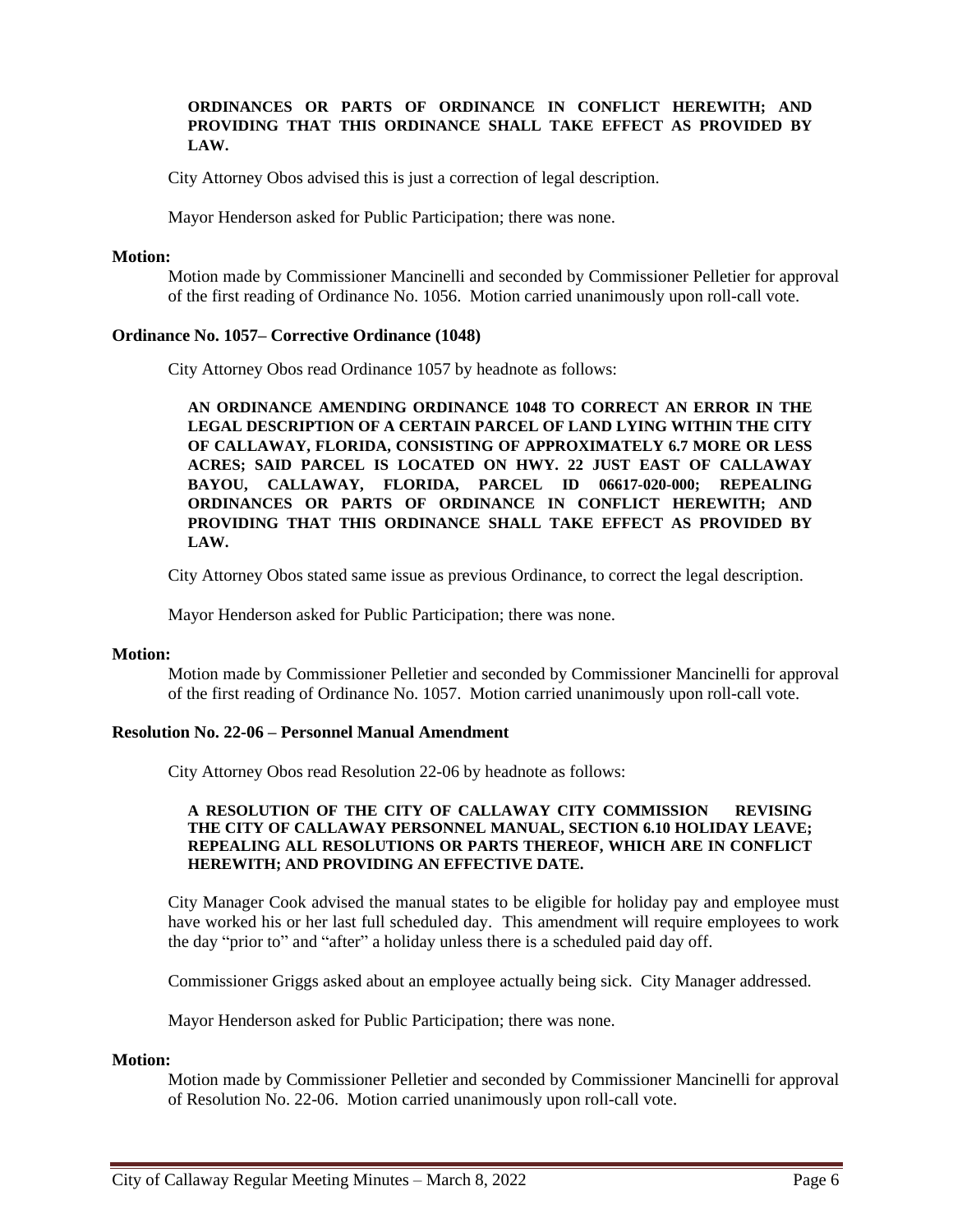### **Resolution No. 22-07 – 900 S. Berthe Ave. Condemnation for Right-of-Way**

City Attorney Obos read Resolution 22-07 by headnote as follows:

**A RESOLUTION OF THE CITY OF CALLAWAY FLORIDA RELATING TO THE CONDEMNATION OF A PORTION OF THAT CERTAIN PROPERTY LOCATED AT 900 SOUTH BERTHE AVENUE WITHIN THE CITY FOR RIGHT OF WAY PURPOSES TO SUPPORT A TRAFFIC SAFETY IMPROVEMENT AT THE INTERSECTION OF BERTHE AVENUE AND BOATRACE ROAD; MAKING FINDINGS OF FACT FOR PUBLIC PURPOSE AND NECESSITY; AND AUTHORIZING THE APPROPRIATE OFFICERS OF THE CITY TO TAKE THE APPROPRIATE ACTIONS TO SECURE THE ACQUISITION OF THE PROPERTY BY EMINENT DOMAIN PROCEEDINGS.**

City Attorney Obos reviewed and explained the eminent domain request and that an appraisal has been done. The next step would be to send an official offer based on the appraisal.

City Manager Cook added that there is no conceptual design that can be made that does not include the city acquiring this right-of-way. Discussion ensued.

Mayor Henderson asked for Public Participation;

Paul Bohac, 7010 Mike Lane, commented in favor of the acquisition.

#### **Motion:**

Motion made by Commissioner Davis and seconded by Commissioner Pelletier for approval of Resolution No. 22-07. Motion carried unanimously upon roll-call vote.

#### **Task Order – Baskerville-Donovan Veterans Park Bank Stabilization**

City Manager Cook reviewed the task order request and advised the water coming from under the bridge at Cherry St. is causing some sever erosion issues at Veteran's Park. It is now starting to wash away some of the walking track around the park and will continue to get worse. ARPA funds will be used to fund this.

Commissioner Griggs commented that this is very much a safety issue.

Mayor Henderson asked for Public Participation; there was none.

#### **Motion:**

Motion made by Commissioner Mancinelli and seconded by Commissioner Griggs for approval of the Task Order to Baskerville-Donovan for Veterans Park Bank Stabilization. Motion carried unanimously.

#### **Development Order (DO) – 240 N. Star Avenue**

Planning Director Frye advised, Ron Rogers, is asking for a DO which has a large retention pond and adequate parking. He has no issues with the design. There are a few Bay County Permits that have yet to be acquired and the DO will be held until those are approved for a driveway connection and stormwater drainage connection permit.

The Planning Board and Director Frye are recommending approval.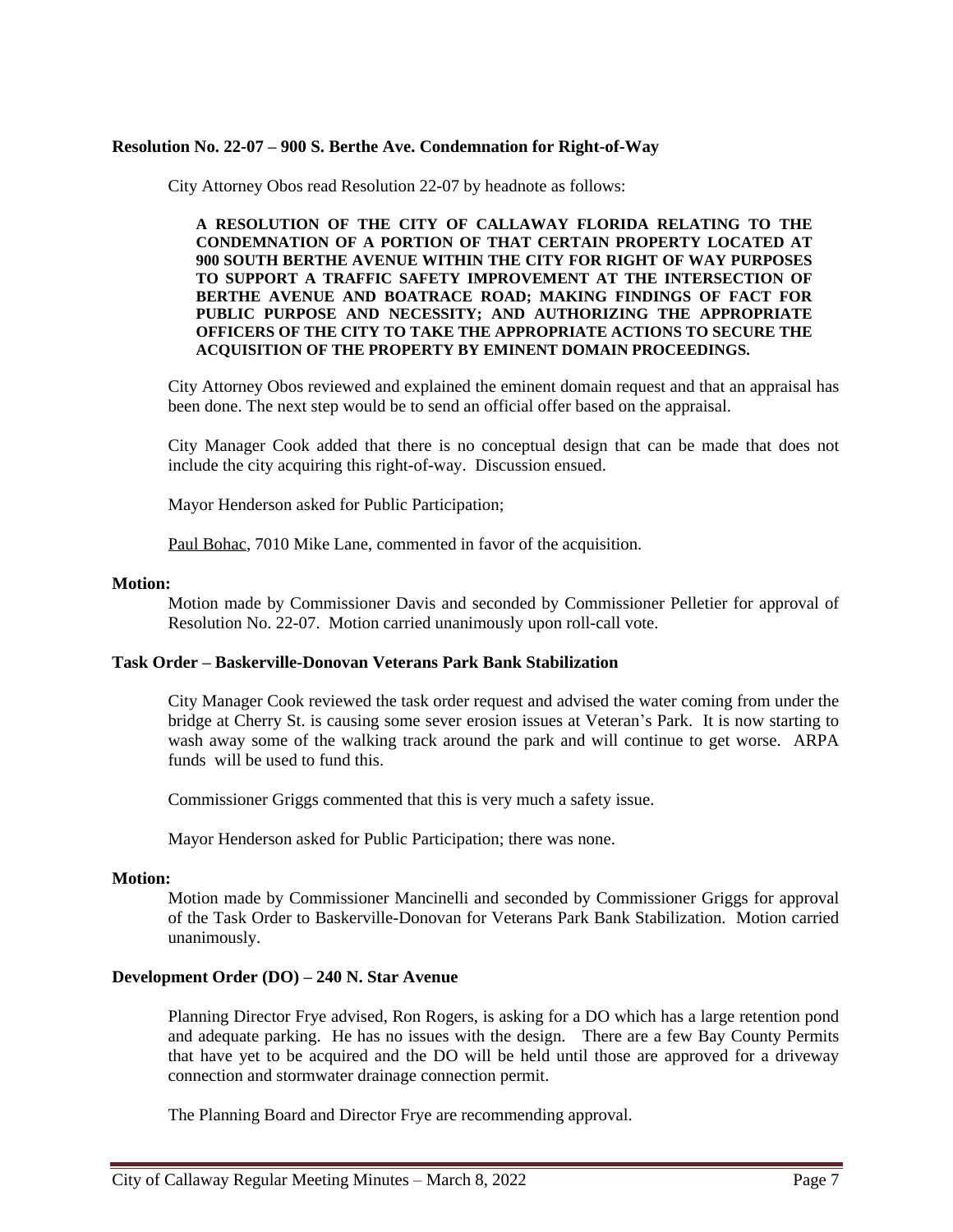Mayor Henderson asked for Public Participation; there was none.

# **Motion:**

Motion made by Commissioner Mancinelli and seconded by Commissioner Griggs for approval of the Development Order of 240 N. Star Avenue. Motion carried unanimously.

# **Audit Committee – Appointment of Hennings**

Audra Boswell, ASC, advised there is one vacancy on the Audit Committee. Don Hennings has expressed interest in being appointed to the board. The term would be for 3-years ending December 31, 2024.

Mayor Henderson asked for Public Participation; there was none.

# **Motion:**

Motion made by Commissioner Mancinelli and seconded by Commissioner Pelletier for approval of Appointment of applicant, Don Hennings to the Audit Committee. Motion carried unanimously.

# **COMMISSION/STAFF COMMENTS**

# **Pamn Henderson, Mayor**

• Solicitors. City Attorney Obos addressed that we broadened the language in the ordinance and BCSO Officer Kip McKenzie advised that if the citizen is willing to give a statement or they catch them in the act they can charge them.

# **Frank Mancinelli, Commissioner Ward IV**

No comments

# **Bob Pelletier, Commissioner Ward III**

- New Software for work orders and tracking. City Manager addressed.
- Broken water lines. City Manager Cook addressed.

# **David Griggs, Commissioner Ward II**

- Commended Leisure Services for the crews outstanding job they did on the fields for opening day for youth baseball and softball.
- Master Meter deposits; City Manager addressed.
- Commented he attended First Friday Bay County Chamber of Commerce Meeting where Chuck Branch from NextSite indicated they are bringing in so much development to the city. Mr. Branch also recognized the Mayor and our City Manager at this forum.

# **Scott Davis, Commissioner Ward I**

- Aldi property cleanup. City Manager addressed those were demo crews only and the cleanup will be a different construction company for building.
- Mobile Homes that are trashed past Wal-Mart, across from Brittany Woods Apartments. City Manager and Code Enforcement Director Poole addressed, and they will look further into it.
- Derwin Properties. City Manager addressed.